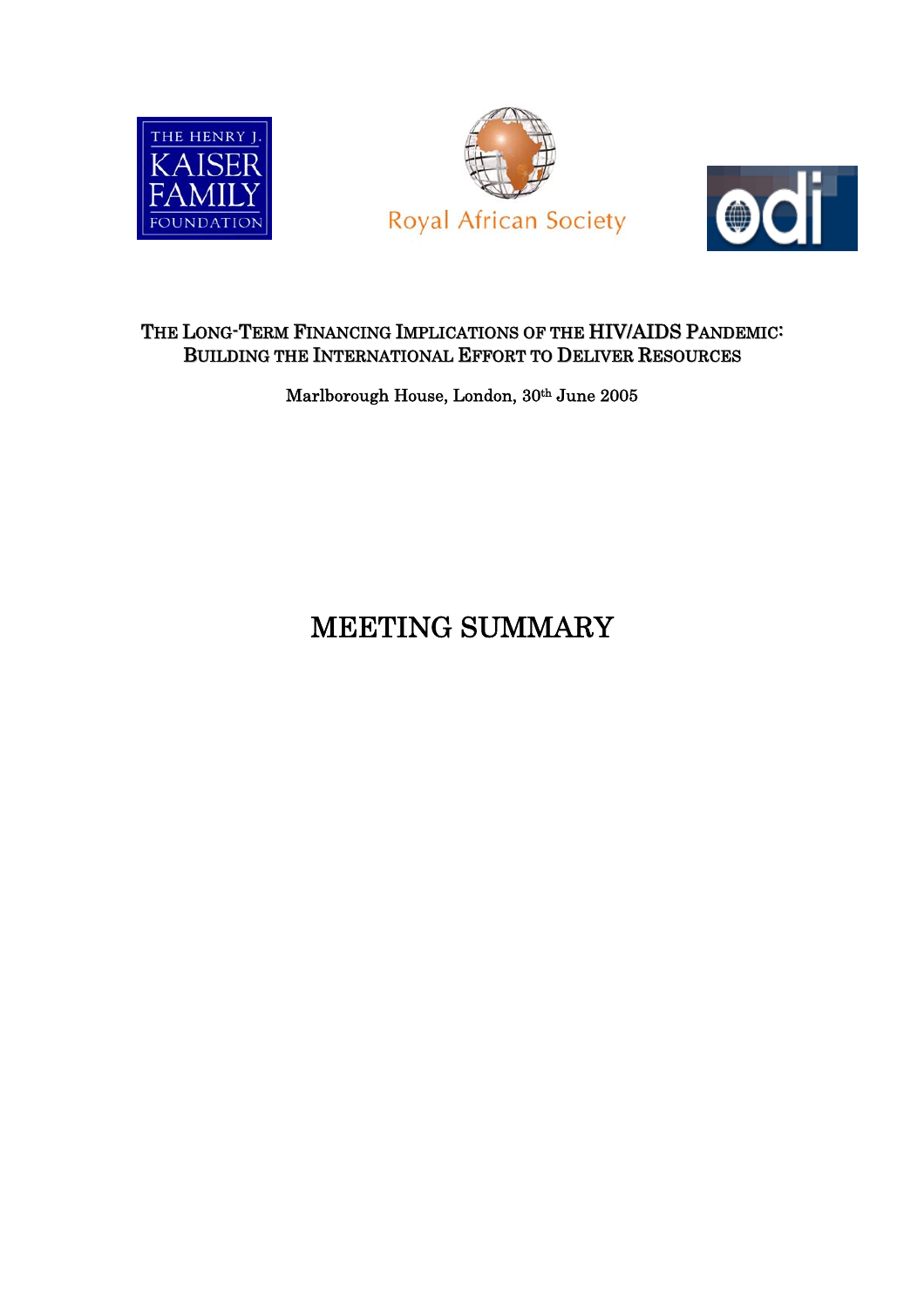On June 30, 2005, the Kaiser Family Foundation, the Royal African Society, and the Overseas Development Institute (ODI) convened a roundtable meeting of leaders in government, the corporate sector, and civil society from Africa, the Caribbean, Europe, and the United States at Marlborough House, London. The aim of the meeting was to generate fresh perspectives and new ideas for addressing the projected long-term financing needs of the HIV/AIDS epidemic. Two papers were commissioned by the Kaiser Family Foundation to inform the discussion:

- *Financing the Response to HIV/AIDS in Low and Middle Income Countries: Funding for HIV/AIDS from the G7 and the European Commission*, Jennifer Kates, Kaiser Family Foundation
- *Financing the Response to HIV/AIDS: Future Options and Innovations*, Paolo de Renzio and Simon Maxwell, Overseas Development Institute

The Kaiser Family Foundation also provided new public opinion data from G7 nations on global funding for HIV/AIDS: *Survey of G7 Nations on HIV Spending in Developing Countries.*

The meeting took place immediately preceding the G8 Summit and against the backdrop of considerable groundwork, by government leaders and non-governmental organizations, pushing for a major increase in official development assistance (ODA) to Africa, generating discussion about how to create the kind of funding needed for the "big push" for African development, and, by implication, rethinking the existing foreign aid "architecture".

Following is a summary of the issues addressed at the meeting. This summary is not intended to represent the views of the meeting organizers or any individual meeting participant but, rather, is intended to provide an overview of the key areas and challenges discussed.

- **The Funding Gap**: Despite considerable progress in funding the global fight against HIV/AIDS, resources fall far short of current and projected need, and the gap is likely to grow. UNAIDS projects that \$15 billion will be needed to address the epidemic in low and middle income countries by 2006, rising to \$22 billion in 2008. In addition, most donor funding is decided and committed on an annual or otherwise short-term basis, leading to a lack of predictability and stability in funding at the recipient country level.
- **The Menu of Potential New and Modified Financing Strategies**: New, politically tenable and fiscally viable ways of using public funds to leverage the kind of resources needed must be found if a sustained and stepped up response is to be achieved. Many participants noted the importance of recognizing that "one size does not fit all" and there is a need to explore several options utilizing multi-channel approaches. In addition, options need to be short, medium, and long-term. Some of the financing options that have been introduced for discussion:
	- *Maintaining the status quo* through continuing incremental increases in annual funding by donors;
	- Creating a periodic *Replenishment Process for the Global Fund* (vs. relying on unpredictable and sometimes ad hoc contributions);
	- The British-proposed *International Finance Facility (IFF)* to frontload development aid primarily through the purchase of bonds on the international market;
	- A *tax on airline tickets*, first proposed by France and now also supported by Germany, to raise additional aid for HIV/AIDS;
	- *Advance purchasing commitments* (such as for vaccines and other technological innovations) where donors would make a binding commitment to pay for a product if and when it is developed, enabling firms to invest in research and development with the confidence that there would be a market for a successful product;
	- *Bulk purchasing of commodities* (such as for HIV/AIDS drugs, vaccines, condoms, microbicides, etc.);
	- Interest-rate buy downs, to lower the costs of loans (or convert them to credits) which could free up more public funding for other purposes; and
	- *Debt relief* to alleviate the debt burden in hard hit countries, freeing up needed resources for health, including HIV/AIDS, and other development and poverty reduction initiatives.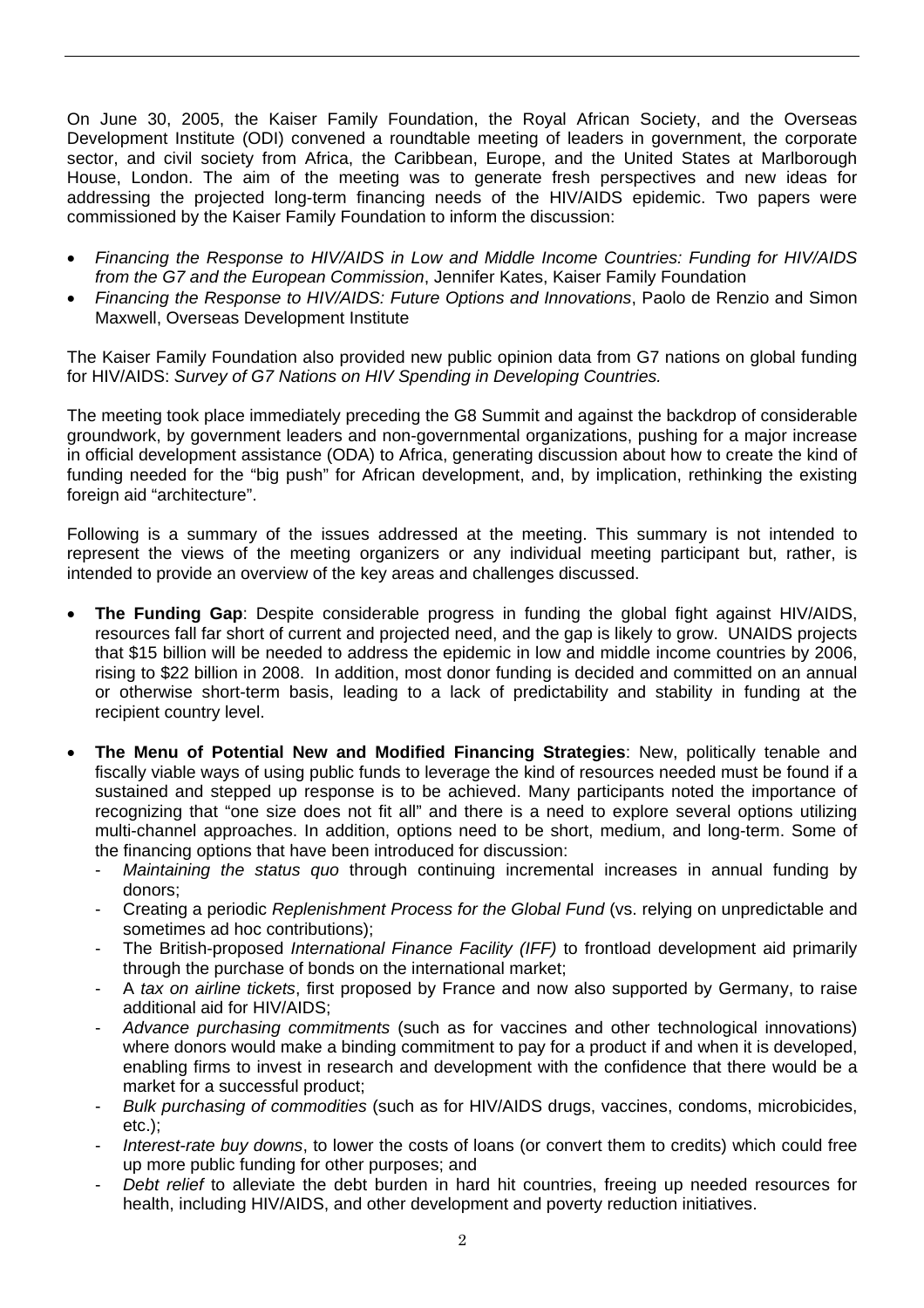In addition to these different options, the question of who pays for and delivers public goods is key. Participants noted that more attention should be given to the role of the private sector as the distributor and provider of publicly funded services in settings where governance and infrastructure are lacking.

- **Absorptive Capacity "vs" The Need for More**: Some argue that projected need numbers are purely academic because even if the money were available to meet the need, most of the worstaffected countries do not have the capacity to effectively use these resources, due to the lack of health workers and other needed infrastructure. Others argue that this is no reason to dismiss the projected need numbers as academic, but, rather a reason why increased funding is sorely needed to expand infrastructure and the capacity of recipient countries to absorb resources. The issue of distributive capacity of donors – that is, the internal roadblocks faced by donors in providing their funding on a timely basis – is also a key consideration.
- **Attracting and Keeping the World's Attention to HIV/AIDS**: Attracting and keeping attention to HIV/AIDS will continue to be a critical challenge. One of the only ways to galvanize international public attention and political leadership on Africa in particular and developing countries in general seems to be through an intermittent focus on tragedy and catastrophe—famine, HIV/AIDS, malaria etc. However, in so doing, the inter-relatedness of all these phenomena is lost – the interrelatedness of poverty and disease, for example, argues for a more balanced approach that examines the impediments to productive, healthy lives for most Africans and prioritizes development spending accordingly. Moreover, because HIV/AIDS will be with us for decades to come, keeping the world's attention on the epidemic presents a significant, and potentially growing, challenge to sustaining the response, let alone augmenting it.

**HIV/AIDS as Broader Development Issue or Stand-Alone Challenge:** There is no consensus on the appropriate balance between approaching HIV/AIDS as part of a broader development issue or as a unique, stand-alone challenge, requiring a vertical or specific funding response. Some feel that the push for greater resources for HIV/AIDS may be subsumed in a discussion about broader development needs and "easy wins" like insecticide-treated bed nets or the elimination of school fees. However, given the protracted nature of the AIDS pandemic and great cost of prevention and treatment, easy wins may be more difficult to identify in the context of HIV/AIDS. One implication, according to participants, is that the HIV/AIDS community might be better served locating its efforts in the broader development community. At the same time, since HIV/AIDS has had, and threatens to have, such a significant impact on the development gains of the last century, the broader development community should recognize that focusing on HIV/AIDS is fundamental to the development prospects of worst-affected nations.

- **Need to Show Effectiveness/Efficiency:** The need to demonstrate effectiveness at the country level is paramount, and was a theme echoed by many participants. Demonstrating effectiveness is critical because:
	- There is a need to show that efforts are effective in order to get more support
	- Less is needed if efforts are effective and efficient

It helps to bolster support in general for foreign aid as an effective way to make a difference. But there is debate about how best to measure "effectiveness"—is it simply numbers of patients enrolled on AIDS treatment or is it more complex? And, if so what is the right balance between

- contextual constraints (i.e. lack of infrastructure) and the need for demonstrable short-term results? • **Catch-22 of Predictability/Sustainability**: The lack of predictability and sustainability in funding for countries and programs was cited as a critical challenge for the response, one that presents affected countries with a difficult catch-22: in order to show the effectiveness needed to attract additional support, countries need to build and sustain their response; yet without sufficient funds now and a guarantee of future funding later, countries cannot build the infrastructure needed and expand their efforts to show effectiveness.
- **Implementing Donor Coordination and Harmonization Agreements**: Many argued for the need for greater cooperation and harmonization among donors and noted that progress has been made in